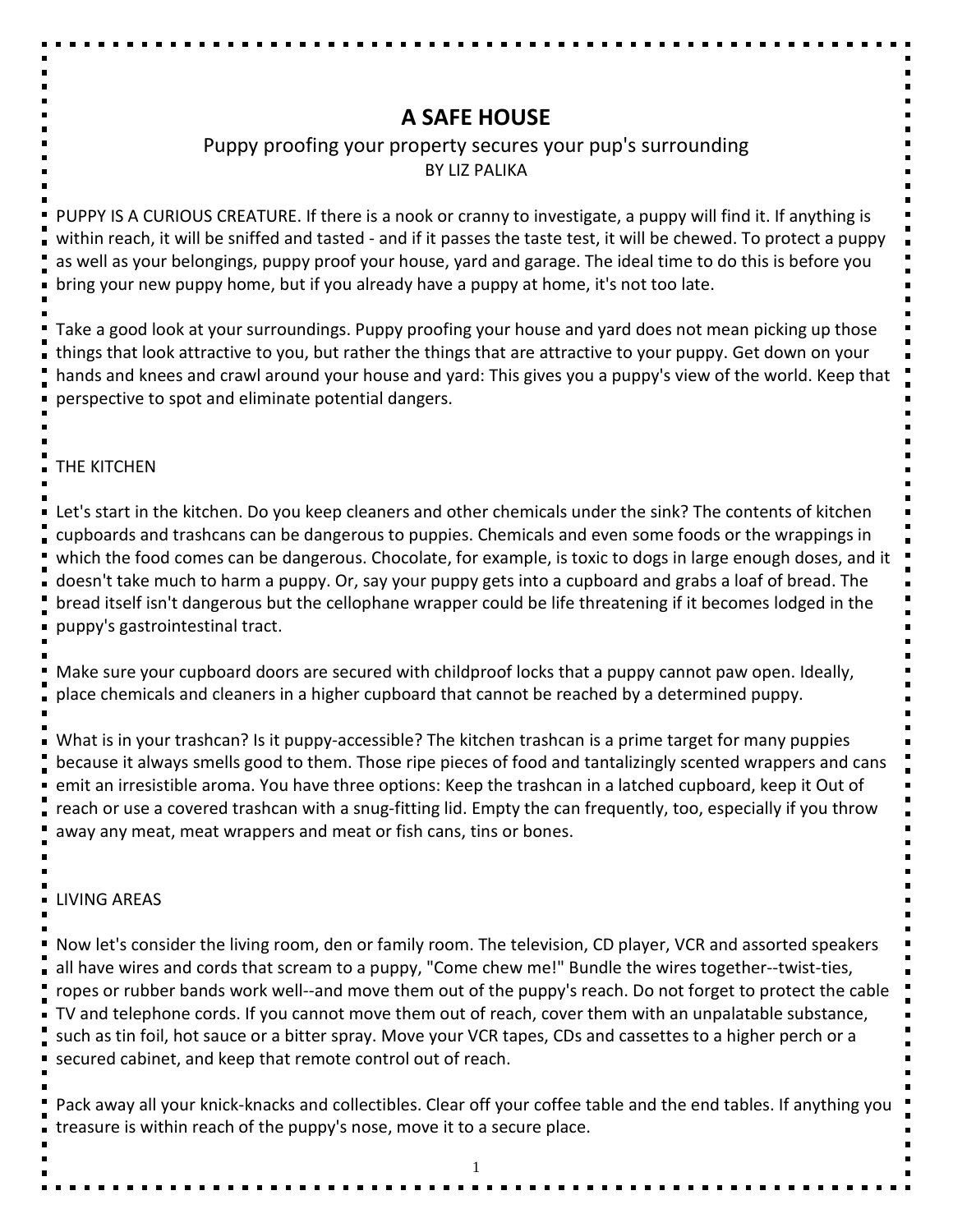Explain to your children that the puppy will want to play with their toys, and in doing so will chew them up. Let your kids know that the puppy will learn to leave their toys alone. Since it's hard to ask the kids to keep all their toys off the floor while the puppy learns the rules, keep the puppy out of the children's bedrooms with a baby gate or close the bedroom doors.

Keep the puppy out of your bedroom, too, unless the puppy crate (or bed) is in your bedroom. The puppy should be able to get back to its bed. Protect your belongings by closing the closet doors and keeping things off the floor. Make sure those dirty socks hit the laundry hamper instead of the floor next to the basket, and keep the hamper lid closed.

In the bathroom, place all medications out of reach. Many medications are potentially dangerous, depending on how much the dog ingests. In particular, acetaminophen and ibuprofen cause vomiting, diarrhea and depression in dogs, even in small amounts. Larger amounts can be fatal.

Houseplants can also be a source of trouble. Plants and potting soil are attractive to a puppy because they smell good. Your puppy can and probably will uproot your treasured plant and spread potting soil all over the carpet. However, the most serious problem stems from the plants themselves. Many houseplants are potentially toxic. Diefenbachia, ivy, philodendrons and mistletoe are poisonous. To be safe, protect them from the puppy or set them out of reach.

When you think the house is completely puppy proofed, get down on your hands and knees, and double-check to make certain you haven't missed anything. Ask your kids to help you; often they spot things you wouldn't pay attention to. When you are thoroughly convinced that your house is puppy proofed, take a look at your yard.

# THE YARD

First, look at your fence. Walk the length of the fence, checking for holes that might invite a puppy to dig further. Even a small hole, just big enough for the puppy's nose, invites the puppy to try to enlarge it. With enough effort, the puppy might end up in your neighbor's yard or out on the street. Fill in any holes with rocks, crumpled chicken wire or anything else that will discourage digging. Rid the yard of any Foxtail weeds.

Depending on the type of fence you own, check for loose boards, holes or loose wire. Again, any weakness could be exploited, so try to prevent it from happening.

Do you have a pool in the backyard? Or a spa? Fence it off. Innumerable dogs, especially puppies or geriatric dogs, have died in pools or spas because they could not find the pool stairs or climb out. If you cannot fence it, then section off an area of the yard for the puppy, building a safe run or dog yard.

The same applies to your garden. If you want a puppy to stay out of your flowers or vegetables, fence off the garden or build the puppy a dog run. You will want to keep the puppy out of your garden for another reason- tomato and potato vines are toxic, as are other parts of vegetable plants.

Walk around the rest of the yard and pick everything up. Coil up the hose and put away the garden tools, pick up the kids' toys and make sure all fertilizers and pesticides are put out of puppy's reach. Take the cushions off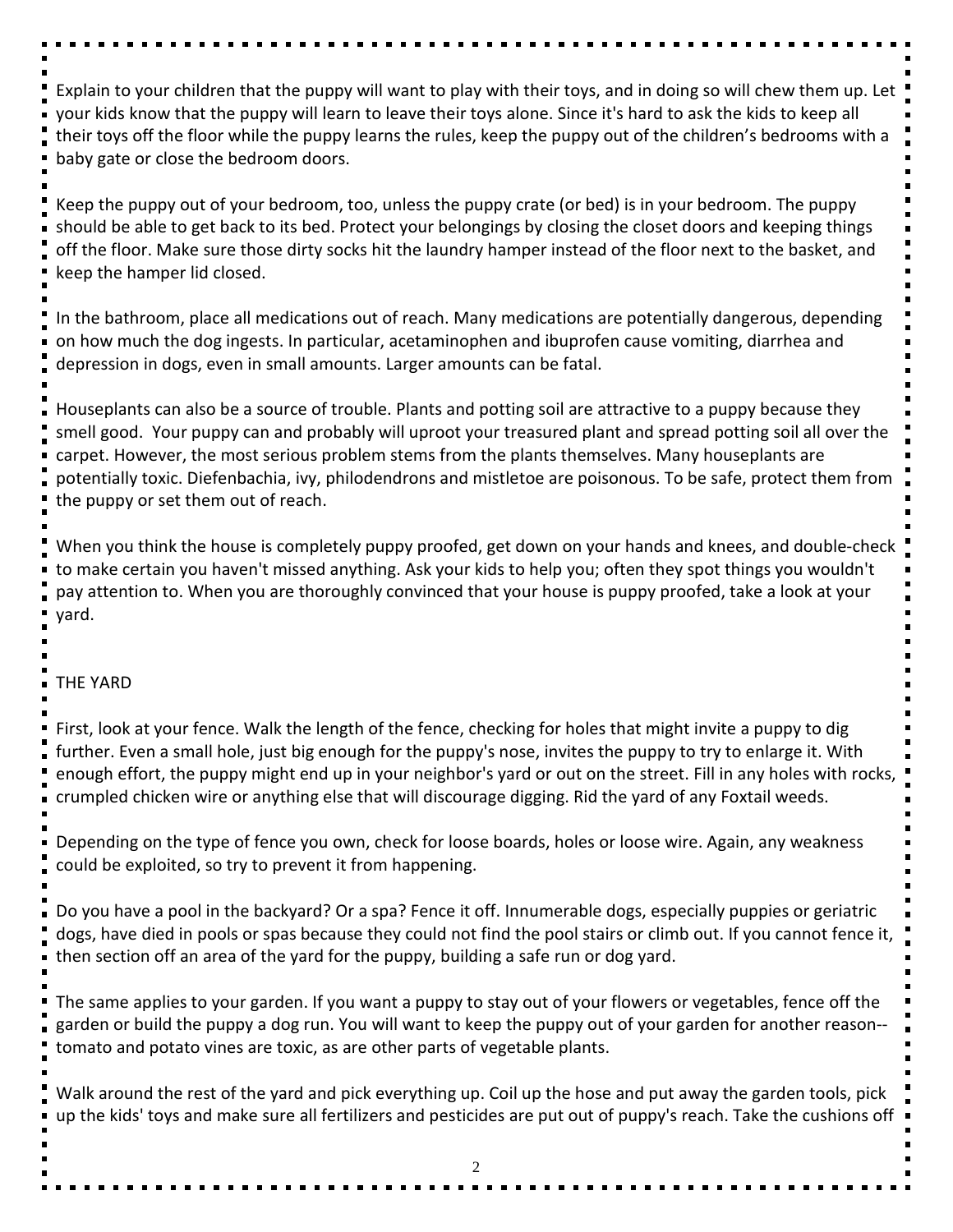your lawn furniture and store them. Don't assume the puppy won't chew on something; if it wants to chew or is bored, anything is a likely target.

Consider your landscaping. Many landscaping plants are poisonous, including oleander, holly and nightshade. The leaves of heavenly bamboo, and apricot and peach pits contain poisonous cyanide. Many bulbs, including daffodils, are poisonous. Delphinium, pokeweed, Jerusalem cherry, English ivy, Japanese yew, bird of paradise and morning glories are all deadly if ingested (see "Poisonous Plants" sidebar). If you have any questions about certain plants, call your veterinarian or your local nursery.

### THE GARAGE

Many dog owners want their dogs to be able to enter the garage from the back yard so that when a dog is left outside, it can be protected from the weather. This is fine, except that most garages are filled with dangers. Laundry supplies, cleaning chemicals, yard fertilizers and pesticides are all potentially lethal. Paints, paint thinners, strippers and stains must be placed out of reach. Also put away craft supplies, including glues and paints.

Automotive parts and cleaners are another potential danger. Antifreeze is deadly, and unfortunately, emits a sweet smell that attracts dogs to any spills. Just a few laps of antifreeze are enough to kill a small dog or puppy. A safer type of antifreeze is available, but it can still be harmful to dogs if too much is ingested. Kerosene, gasoline, motor oil and turpentine are dangerous, as well.

Besides toxic substances, other dangers lurk in the garage. Do you store stuff in the garage? What is in each of those boxes? Do you remember? If you're like most of us, it may have been years since you went through everything, and there may be hidden dangers. It takes only a minute for a puppy to rip into a cardboard box, especially if the puppy's nose tells it something interesting is inside. Secure your storage area, or place all potential dangers out of reach.

If your garage is just too stuffed or small to place everything safely out of reach of your new puppy, consider adding an indoor run. Cordon off a reasonable area of the garage, including the dog door, using sturdy fencing. If your dog is a jumper, you may want to add a roof of the same material. With a secured run, you can still store things safely in your garage and still provide a warm, comfortable alternative to the outdoors while preventing the puppy from getting into mischief.

# IF THE PUPPY DOES GET INTO SOMETHING

If you suspect your puppy has gotten into something dangerous, call your veterinarian right away. He will need to know exactly what the puppy chewed on. Did you find a tooth-marked aspirin bottle on the bathroom floor? How many tablets were left in the bottle? Or was the box of rat poison broken open on the garage floor? What brand is it, what are the ingredients and how much did the puppy eat?

What about the puppy's symptoms? Is the puppy hyperactive, lethargic or comatose? Has the puppy vomited or does it have diarrhea? Is the pup hot to the touch or cool? Is there a rash under its coat or on its tummy? Do there appear to be any burns or redness in its mouth. Tell the veterinarian everything, whether you feel it is important or not. Follow the veterinarian's recommendations to the letter.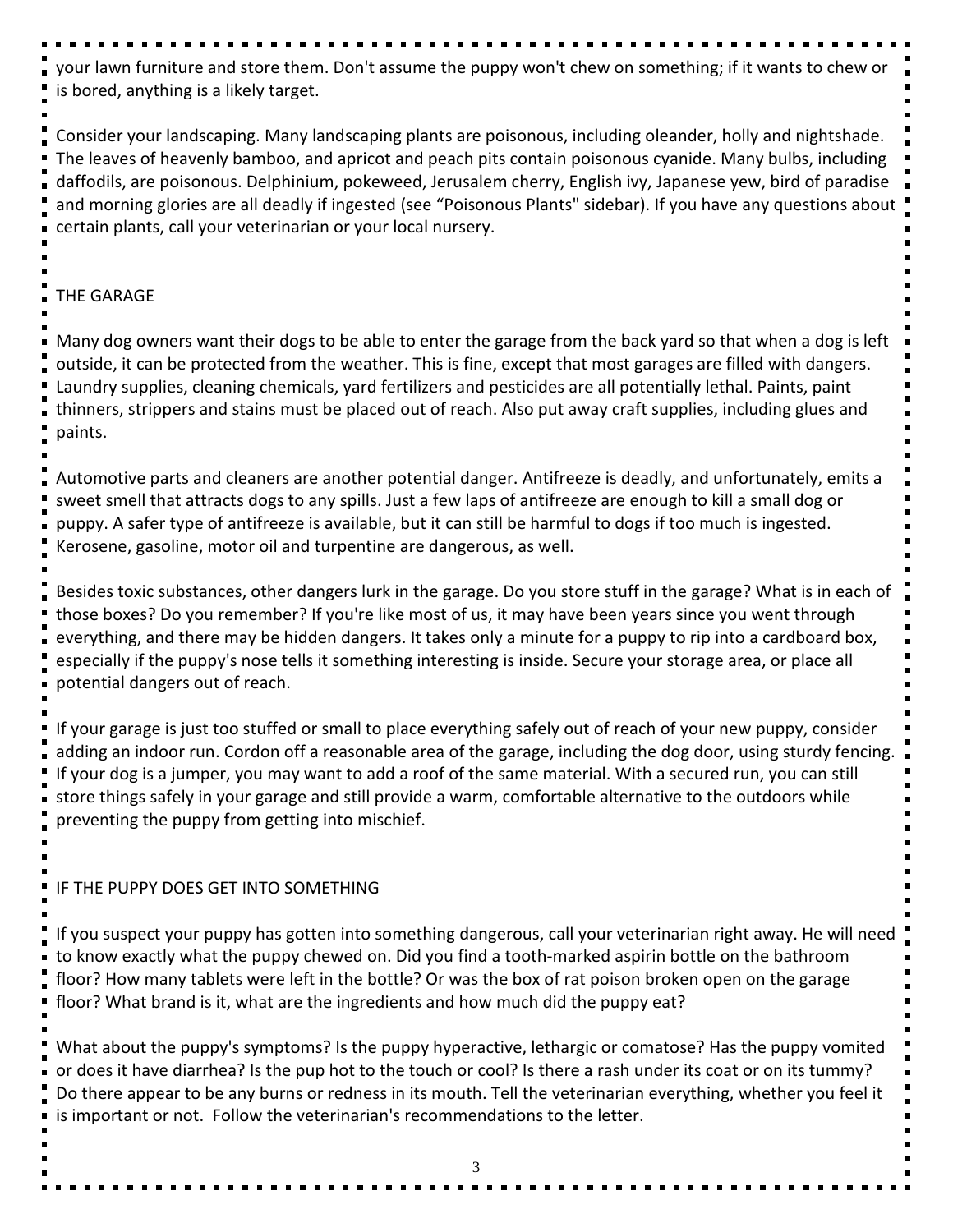| YOUR GOAL IS TO PREVENT PROBLEMS                                                                                                                                                                                                                                                                                                                                                                    |
|-----------------------------------------------------------------------------------------------------------------------------------------------------------------------------------------------------------------------------------------------------------------------------------------------------------------------------------------------------------------------------------------------------|
| Puppy proofing does not replace training. Your pup must learn acceptable and unacceptable behavior. Puppy<br>proofing also does not replace supervision and control of your puppy's activities                                                                                                                                                                                                      |
| If your new pup escapes your careful gaze, puppy proofing your house, yard and other living areas makes any<br>areas that your puppy might be able to get into secure. By minimizing danger you decrease the odds that your<br>puppy will hurt itself and destroy other household items. And by reducing puppy-caused destruction, you save<br>yourself a great deal of anger and frustration.      |
| About the Author:<br>Liz Palika and her husband, Paul, share their home with three Australian Shepherds. Liz, a writer and dog<br>trainer, enjoys obedience competition and trained many of her dogs in schutzhund, carting, Frisbee<br>competition, and search and rescue. She is a member of the Dog Writers Association of America and the<br>National Association of Dog Obedience Instructors. |
| National Animal Poison Control Center<br>800-548-2423                                                                                                                                                                                                                                                                                                                                               |
| <b>ASPCA Animal Poison Control Center</b><br>24-hour hotline<br>1.888.426.4435                                                                                                                                                                                                                                                                                                                      |
| POISONOUS PLANTS - The following plants are poisonous to dogs.                                                                                                                                                                                                                                                                                                                                      |
| <b>TREES</b><br>Japanese or Chinese tallow tree<br>Youpon tree<br>Chinaberry tree                                                                                                                                                                                                                                                                                                                   |
| <b>VINES</b><br>English ivy<br>Yellow jasmine<br>Wisteria                                                                                                                                                                                                                                                                                                                                           |
| <b>SHRUBS</b><br>Azalea<br>Holly bush<br>Hydrangea<br>Ligustrum and privet<br>Oleander<br>English yew                                                                                                                                                                                                                                                                                               |
| <b>BULBS</b><br>Amaryllis<br>Daffodil jonquil and narcissus<br>4                                                                                                                                                                                                                                                                                                                                    |